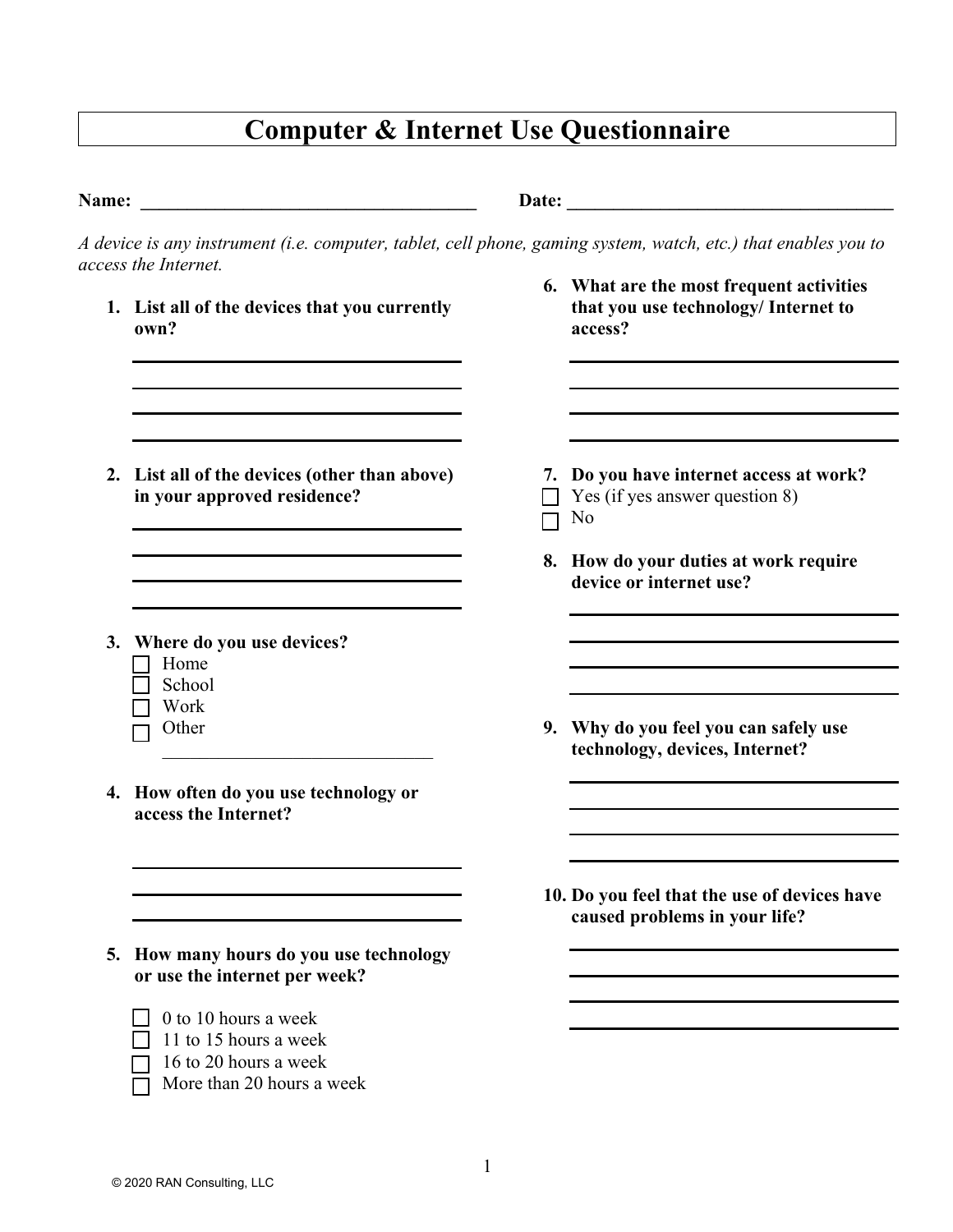## **RESIDENCE**

**Internet Service Provider(s) (ISP):** List all ISPs and indicate which screen names and email addresses correspond with the appropriate ISP.

| <b>ISP</b> | <b>Screen Name/Password*</b> | <b>E-mail address</b> | Who has access |  |
|------------|------------------------------|-----------------------|----------------|--|
|            |                              |                       |                |  |
|            |                              |                       |                |  |
|            |                              |                       |                |  |
|            |                              |                       |                |  |
|            |                              |                       |                |  |
|            |                              |                       |                |  |

**E-mail accounts:** List any and all e-mail accounts not reflected above. Examples of such accounts are Yahoo and hotmail.

| Provider | <b>Screen Name/Password*</b> | <b>Purpose</b> |
|----------|------------------------------|----------------|
|          |                              |                |
|          |                              |                |
|          |                              |                |
|          |                              |                |
|          |                              |                |

**Social Media: List all current and previous social media accounts.** For example: chat, IRC, IM, Facebook, dating sites, snap chat, KIK, video sharing and any other similar types of apps/ sites. List any forms of electronic communication not reflected above:

| Provider | Screen Name/ Password* | Current<br>(Y/N) | <b>Usage   Last Used:</b> |
|----------|------------------------|------------------|---------------------------|
|          |                        |                  |                           |
|          |                        |                  |                           |
|          |                        |                  |                           |
|          |                        |                  |                           |
|          |                        |                  |                           |
|          |                        |                  |                           |
|          |                        |                  |                           |
|          |                        |                  |                           |
|          |                        |                  |                           |
|          |                        |                  |                           |
|          |                        |                  |                           |

**Websites:** List any and all websites, locations, cloud storage you have or had privileges to receive, send, and/or store information. Include any type of subscription/ paid internet sites.

| Name | <b>Domain Registered to</b>   IP Address | <b>Purpose</b> |
|------|------------------------------------------|----------------|
|      |                                          |                |
|      |                                          |                |
|      |                                          |                |
|      |                                          |                |
|      |                                          |                |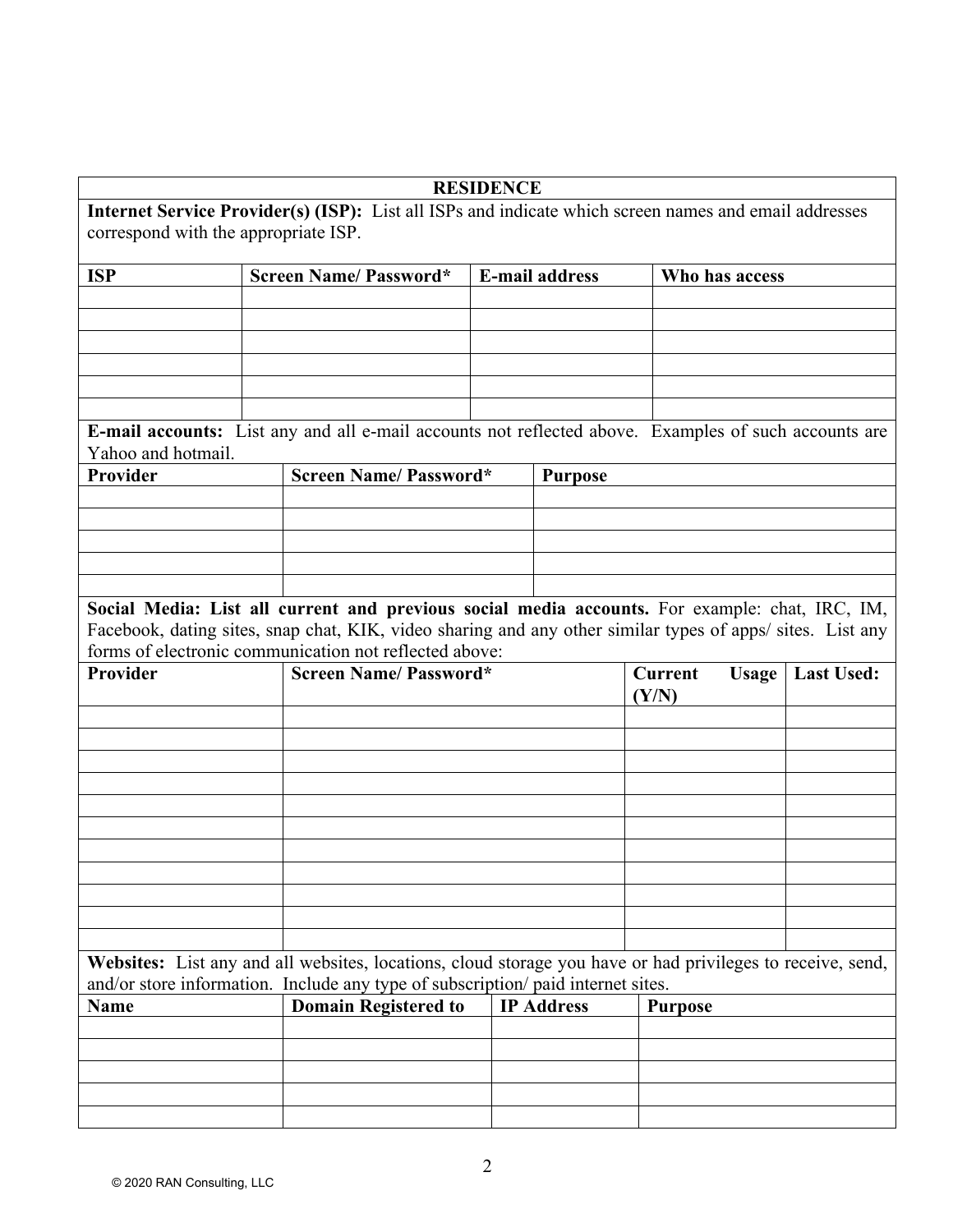| Computer Information                                                                              |                                                                                                              |                                                                                                            |  |  |
|---------------------------------------------------------------------------------------------------|--------------------------------------------------------------------------------------------------------------|------------------------------------------------------------------------------------------------------------|--|--|
| (Complete for each device. Use extra paper if needed).                                            |                                                                                                              |                                                                                                            |  |  |
| Computer of                                                                                       |                                                                                                              |                                                                                                            |  |  |
| Brand:                                                                                            | Serial No.:                                                                                                  | Model:                                                                                                     |  |  |
| Where is this computer maintained at?                                                             |                                                                                                              |                                                                                                            |  |  |
| Why do you use this computer? (business, education, etc)                                          |                                                                                                              |                                                                                                            |  |  |
| Who else uses this computer?                                                                      | Why?                                                                                                         |                                                                                                            |  |  |
| Is this computer networked?                                                                       |                                                                                                              |                                                                                                            |  |  |
| How many hard drives does this computer have in it?                                               |                                                                                                              |                                                                                                            |  |  |
| Do you use external drives or "cloud" storage?                                                    |                                                                                                              |                                                                                                            |  |  |
| What type of operating system (s) are installed?                                                  |                                                                                                              |                                                                                                            |  |  |
| What software do you possess?                                                                     |                                                                                                              |                                                                                                            |  |  |
| What shareware of freeware is on your system (s)?                                                 |                                                                                                              |                                                                                                            |  |  |
| Do you have any encryption or steganography software? If yes, list:                               |                                                                                                              |                                                                                                            |  |  |
| Do you have any monitoring/filtering, spyware detection software on your system(s)? If yes, list: |                                                                                                              |                                                                                                            |  |  |
| Do you have any software that erases all residual information on any media? If yes, explain:      |                                                                                                              |                                                                                                            |  |  |
| List names of any filing sharing applications (i.e. Kazzaa, MIRC)                                 |                                                                                                              |                                                                                                            |  |  |
| Have you ever viewed pornography on this device? If yes, explain frequency, type and last viewed. |                                                                                                              |                                                                                                            |  |  |
| communication.                                                                                    |                                                                                                              | Have you ever chatted or communicated with others on this device? If yes, explain frequency, type and last |  |  |
| and last file.                                                                                    | Have you ever sent, received, shared files, images or videos on this device? If yes, explain frequency, type |                                                                                                            |  |  |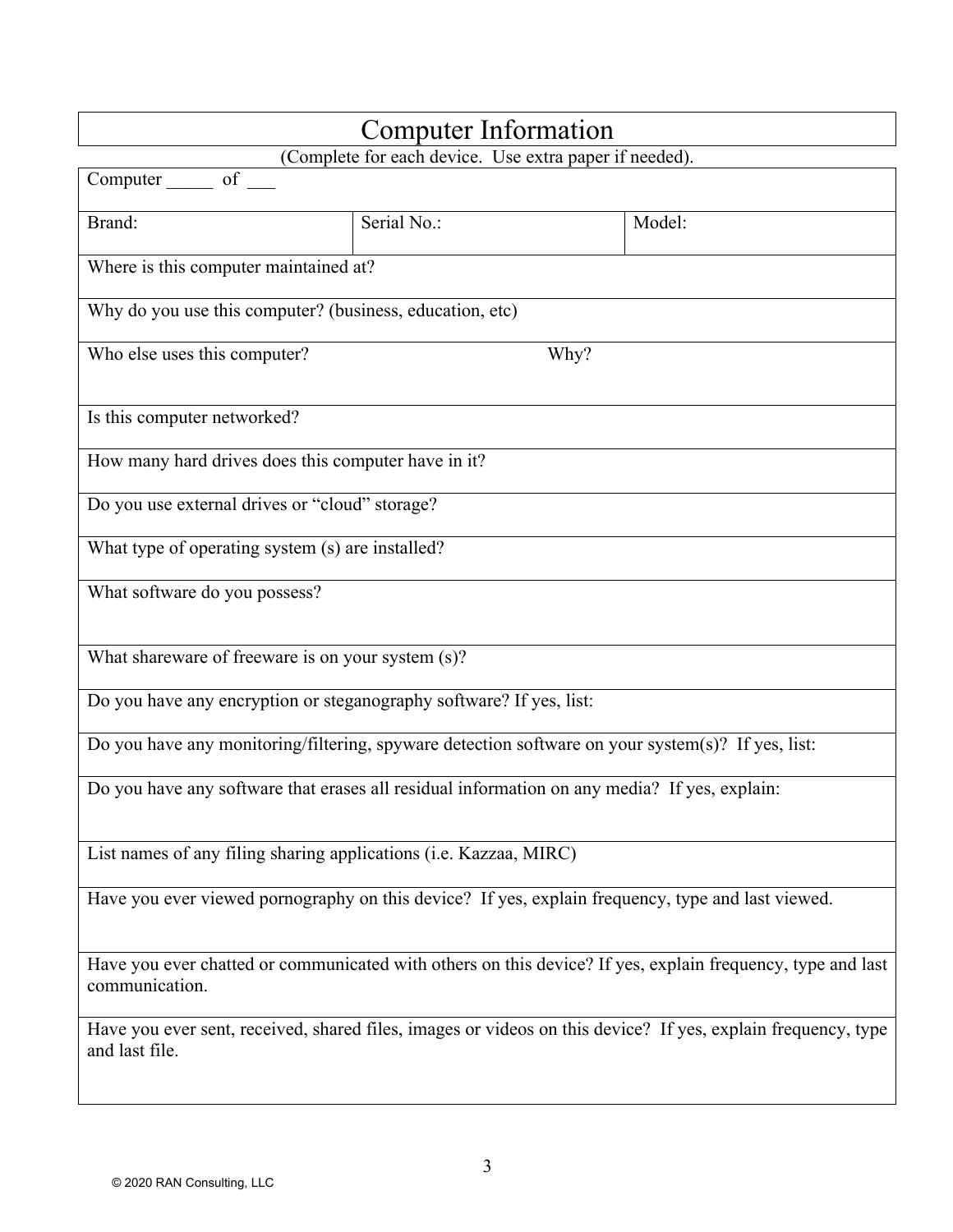| <b>Description</b>                                                 | <b>Serial No.</b>                                                                                     | Location         |  |
|--------------------------------------------------------------------|-------------------------------------------------------------------------------------------------------|------------------|--|
|                                                                    |                                                                                                       |                  |  |
|                                                                    |                                                                                                       |                  |  |
|                                                                    |                                                                                                       |                  |  |
|                                                                    |                                                                                                       |                  |  |
|                                                                    |                                                                                                       |                  |  |
|                                                                    |                                                                                                       |                  |  |
|                                                                    | <b>Modems:</b> List all modems and/modem cards, whether internal or external, for the above computers |                  |  |
| <b>Internal/External</b>                                           | Model/Serial No./Speed                                                                                | Location         |  |
|                                                                    |                                                                                                       |                  |  |
|                                                                    |                                                                                                       |                  |  |
|                                                                    |                                                                                                       |                  |  |
|                                                                    |                                                                                                       |                  |  |
|                                                                    |                                                                                                       |                  |  |
|                                                                    |                                                                                                       |                  |  |
|                                                                    | Other Accessories: List all peripherals and expansion cards that you own/possess. Examples are:       |                  |  |
| printers, scanners, digital cameras, SCSI, NIC or video cards, etc |                                                                                                       |                  |  |
| <b>Device</b>                                                      | <b>Model</b>                                                                                          | <b>Serial No</b> |  |
|                                                                    |                                                                                                       |                  |  |
|                                                                    |                                                                                                       |                  |  |
|                                                                    |                                                                                                       |                  |  |
|                                                                    |                                                                                                       |                  |  |
|                                                                    |                                                                                                       |                  |  |
|                                                                    |                                                                                                       |                  |  |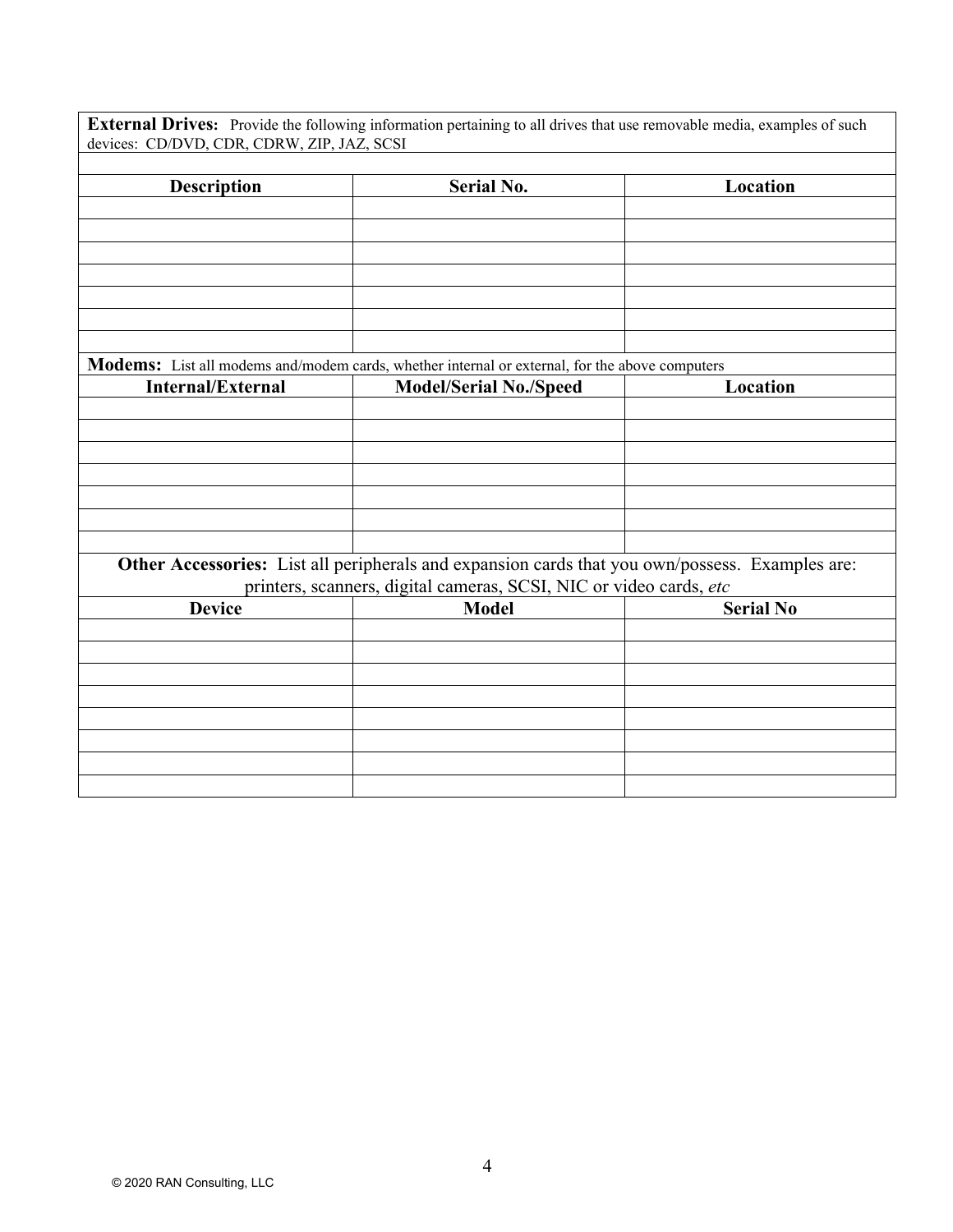| <b>Cell Phone Information</b>                                                                     |             |  |                                                                                                              |  |
|---------------------------------------------------------------------------------------------------|-------------|--|--------------------------------------------------------------------------------------------------------------|--|
| (Complete for each device. Use extra paper if needed).                                            |             |  |                                                                                                              |  |
| Cell Phone ___ of                                                                                 |             |  |                                                                                                              |  |
| Brand:                                                                                            | Serial No.: |  | Model:                                                                                                       |  |
| What is the phone number associated with this cell phone?                                         |             |  |                                                                                                              |  |
| Who is the carrier for this cell phone?                                                           |             |  |                                                                                                              |  |
| Does the cell phone have Internet Access?                                                         |             |  | Why?                                                                                                         |  |
| What Apps are on the phone?                                                                       |             |  |                                                                                                              |  |
| What Apps do you use most frequently?                                                             |             |  |                                                                                                              |  |
| Do you have any encryption or steganography software? If yes, list:                               |             |  |                                                                                                              |  |
| Do you have any monitoring/filtering, spyware detection software on your system(s)? If yes, list: |             |  |                                                                                                              |  |
| Do you have any software that erases all residual information on any media? If yes, explain:      |             |  |                                                                                                              |  |
| (what else should we add)                                                                         |             |  |                                                                                                              |  |
| Have you ever viewed pornography on this device? If yes, explain frequency, type and last viewed. |             |  |                                                                                                              |  |
| communication.                                                                                    |             |  | Have you ever chatted or communicated with others on this device? If yes, explain frequency, type and last   |  |
| and last file.                                                                                    |             |  | Have you ever sent, received, shared files, images or videos on this device? If yes, explain frequency, type |  |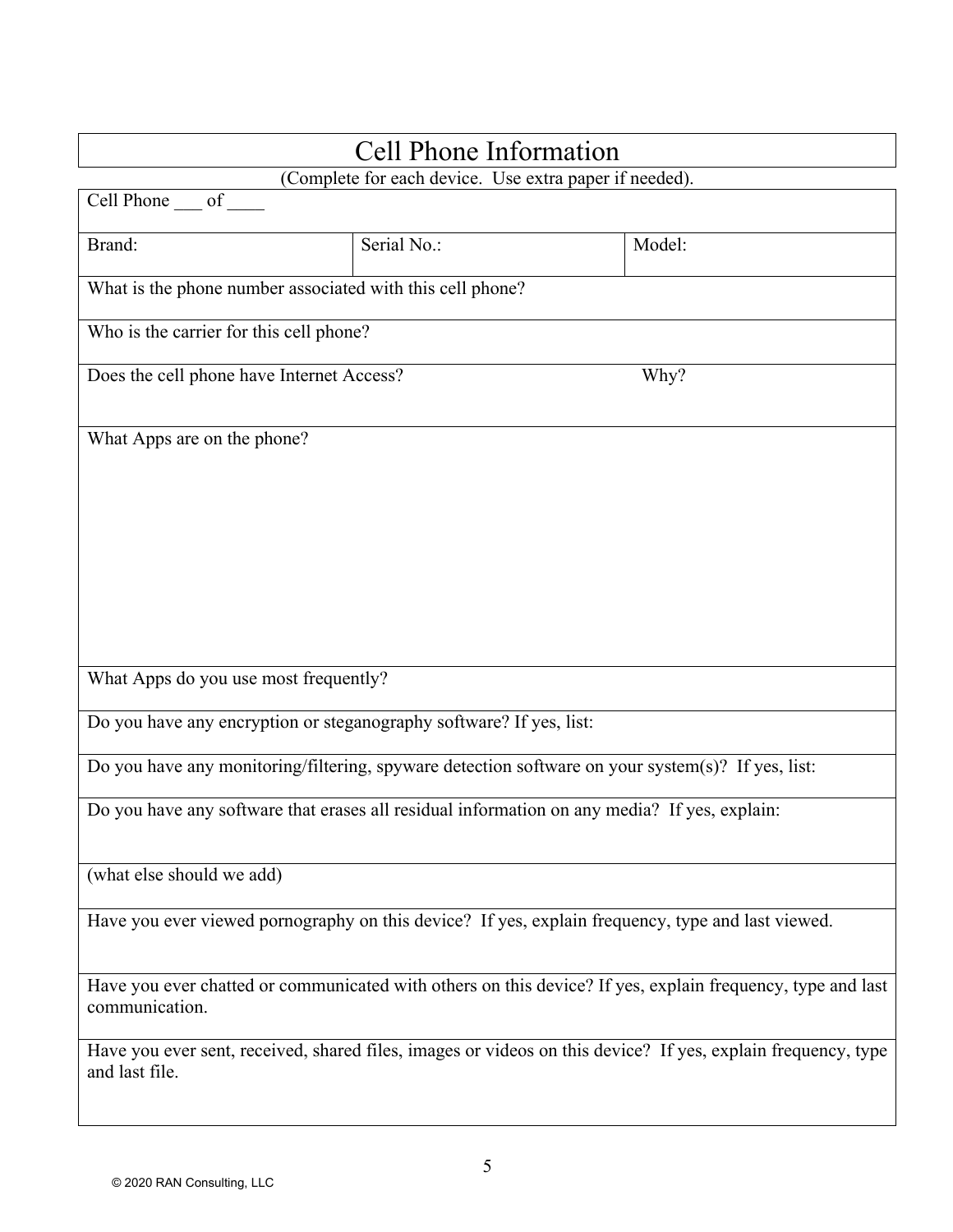| <b>Gaming System</b>                                                                                                           |             |        |  |  |
|--------------------------------------------------------------------------------------------------------------------------------|-------------|--------|--|--|
| (Complete for each device. Use extra paper if needed).                                                                         |             |        |  |  |
| Gaming Systems of                                                                                                              |             |        |  |  |
| Brand:                                                                                                                         | Serial No.: | Model: |  |  |
| Where is this gaming system maintained at?                                                                                     |             |        |  |  |
| Does the gaming system have Internet Access?                                                                                   |             |        |  |  |
| Who else uses this gaming system?                                                                                              | Why?        |        |  |  |
| List gaming tags:                                                                                                              |             |        |  |  |
| Are you part of a Network Community (i.e. Xbox live). Please explain:                                                          |             |        |  |  |
| List games that you own/ play on this gaming system?                                                                           |             |        |  |  |
| Have you ever viewed pornography on this device? If yes, explain frequency, type and last viewed.                              |             |        |  |  |
| Have you ever chatted or communicated with others on this device? If yes, explain frequency, type and last<br>communication.   |             |        |  |  |
| Have you ever sent, received, shared files, images or videos on this device? If yes, explain frequency, type<br>and last file. |             |        |  |  |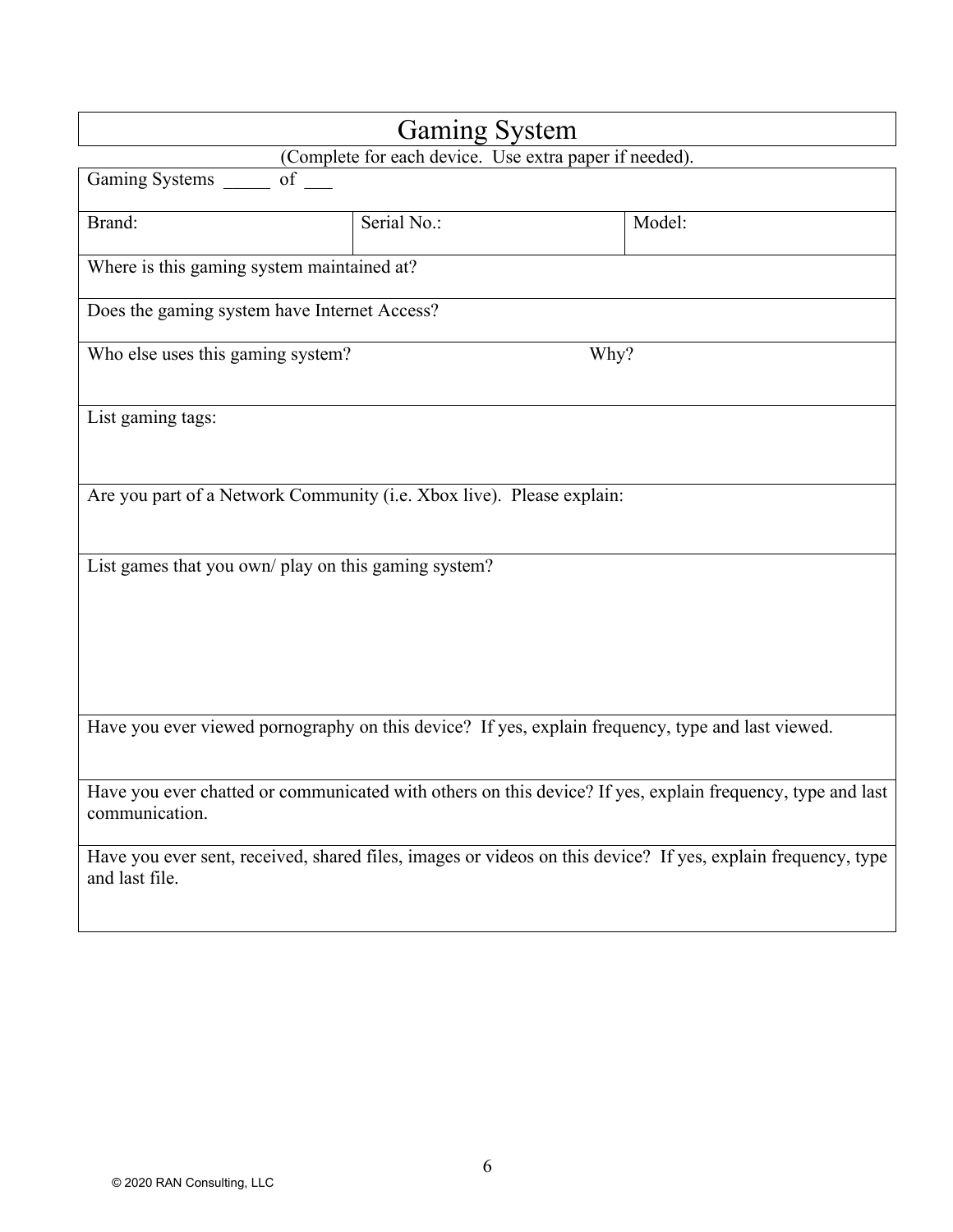| <b>Tablet Information</b>                                                                         |                                                                                                              |                                                                                                            |  |  |
|---------------------------------------------------------------------------------------------------|--------------------------------------------------------------------------------------------------------------|------------------------------------------------------------------------------------------------------------|--|--|
| (Complete for each device. Use extra paper if needed).                                            |                                                                                                              |                                                                                                            |  |  |
| Tablet of                                                                                         |                                                                                                              |                                                                                                            |  |  |
| Brand:                                                                                            | Serial No.:                                                                                                  | Model:                                                                                                     |  |  |
| Where is this tablet maintained at?                                                               |                                                                                                              |                                                                                                            |  |  |
| Why do you use this tablet? (business, education, etc.)                                           |                                                                                                              |                                                                                                            |  |  |
| Who else uses this tablet?                                                                        | Why?                                                                                                         |                                                                                                            |  |  |
| Is this tablet networked?                                                                         |                                                                                                              |                                                                                                            |  |  |
| Does the tablet have Internet access? Wi-Fi?                                                      |                                                                                                              |                                                                                                            |  |  |
| Do you use external drives or "cloud" storage?                                                    |                                                                                                              |                                                                                                            |  |  |
| What type of operating system (s) are installed?                                                  |                                                                                                              |                                                                                                            |  |  |
| What software do you possess?                                                                     |                                                                                                              |                                                                                                            |  |  |
| What shareware of freeware is on your system (s)?                                                 |                                                                                                              |                                                                                                            |  |  |
| Do you have any encryption or steganography software? If yes, list:                               |                                                                                                              |                                                                                                            |  |  |
| Do you have any monitoring/filtering, spyware detection software on your system(s)? If yes, list: |                                                                                                              |                                                                                                            |  |  |
| Do you have any software that erases all residual information on any media? If yes, explain:      |                                                                                                              |                                                                                                            |  |  |
| List names of any filing sharing applications (i.e. Kazzaa, MIRC)                                 |                                                                                                              |                                                                                                            |  |  |
| Have you ever viewed pornography on this device? If yes, explain frequency, type and last viewed. |                                                                                                              |                                                                                                            |  |  |
| communication.                                                                                    |                                                                                                              | Have you ever chatted or communicated with others on this device? If yes, explain frequency, type and last |  |  |
| and last file.                                                                                    | Have you ever sent, received, shared files, images or videos on this device? If yes, explain frequency, type |                                                                                                            |  |  |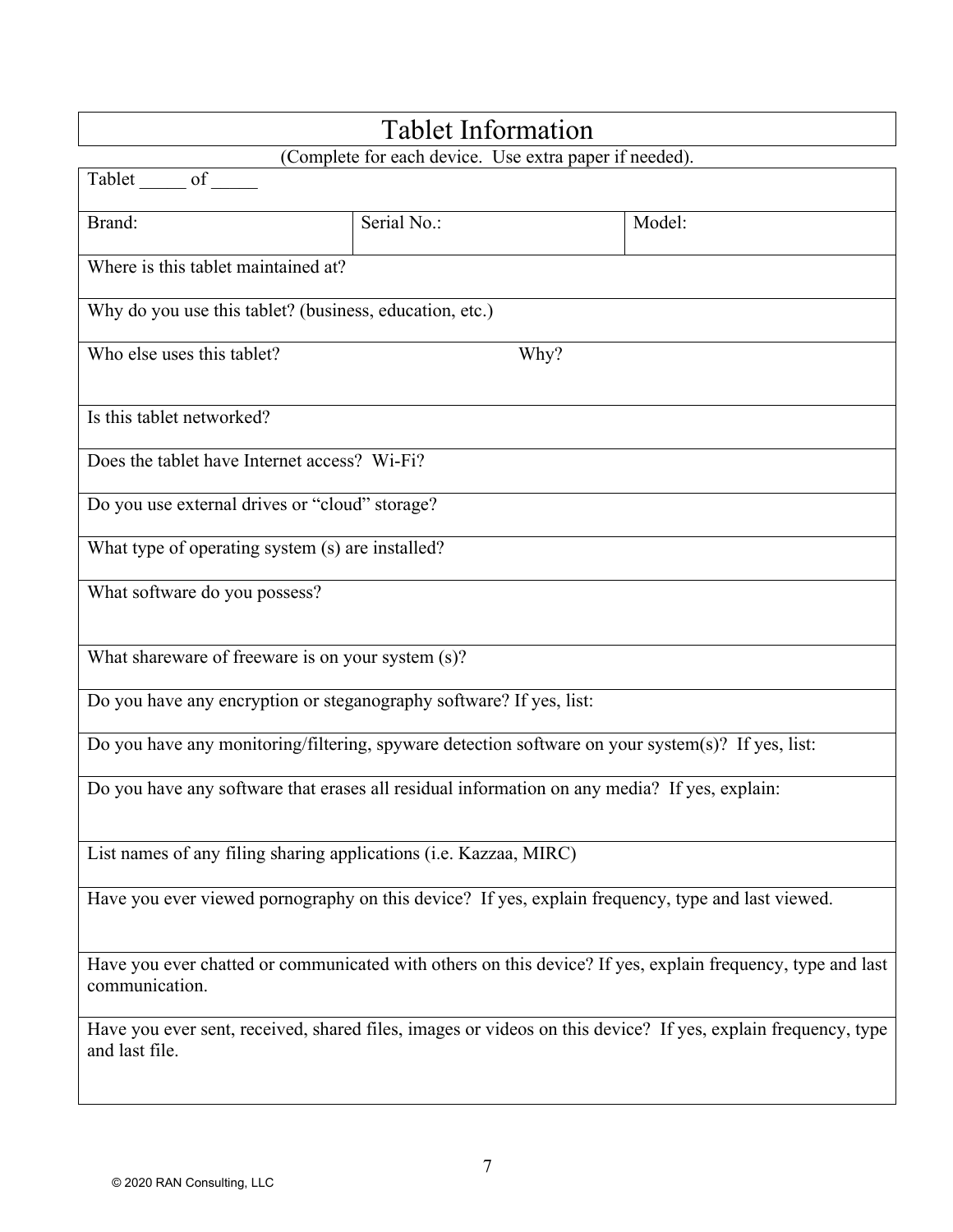| <b>Other Technology Information</b>                                                                                            |                                                                                                            |        |  |  |
|--------------------------------------------------------------------------------------------------------------------------------|------------------------------------------------------------------------------------------------------------|--------|--|--|
| (Complete for each device. Use extra paper if needed).                                                                         |                                                                                                            |        |  |  |
| Device _______ of ___                                                                                                          |                                                                                                            |        |  |  |
| Brand:                                                                                                                         | Serial No.:                                                                                                | Model: |  |  |
| Where is this device maintained at?                                                                                            |                                                                                                            |        |  |  |
| Why do you use this device? (business, education, etc.)                                                                        |                                                                                                            |        |  |  |
| Who else uses this device?                                                                                                     | Why?                                                                                                       |        |  |  |
| Is this device networked?                                                                                                      |                                                                                                            |        |  |  |
| How many hard drives does this device have in it?                                                                              |                                                                                                            |        |  |  |
| Do you use external drives or "cloud" storage?                                                                                 |                                                                                                            |        |  |  |
| What type of operating system (s) are installed?                                                                               |                                                                                                            |        |  |  |
| What software do you possess?                                                                                                  |                                                                                                            |        |  |  |
| What shareware of freeware is on your system (s)?                                                                              |                                                                                                            |        |  |  |
| Do you have any encryption or steganography software? If yes, list:                                                            |                                                                                                            |        |  |  |
| Do you have any monitoring/filtering, spyware detection software on your system(s)? If yes, list:                              |                                                                                                            |        |  |  |
| Do you have any software that erases all residual information on any media? If yes, explain:                                   |                                                                                                            |        |  |  |
| List names of any filing sharing applications (i.e. Kazzaa, MIRC)                                                              |                                                                                                            |        |  |  |
| Have you ever viewed pornography on this device? If yes, explain frequency, type and last viewed.                              |                                                                                                            |        |  |  |
| communication.                                                                                                                 | Have you ever chatted or communicated with others on this device? If yes, explain frequency, type and last |        |  |  |
| Have you ever sent, received, shared files, images or videos on this device? If yes, explain frequency, type<br>and last file. |                                                                                                            |        |  |  |